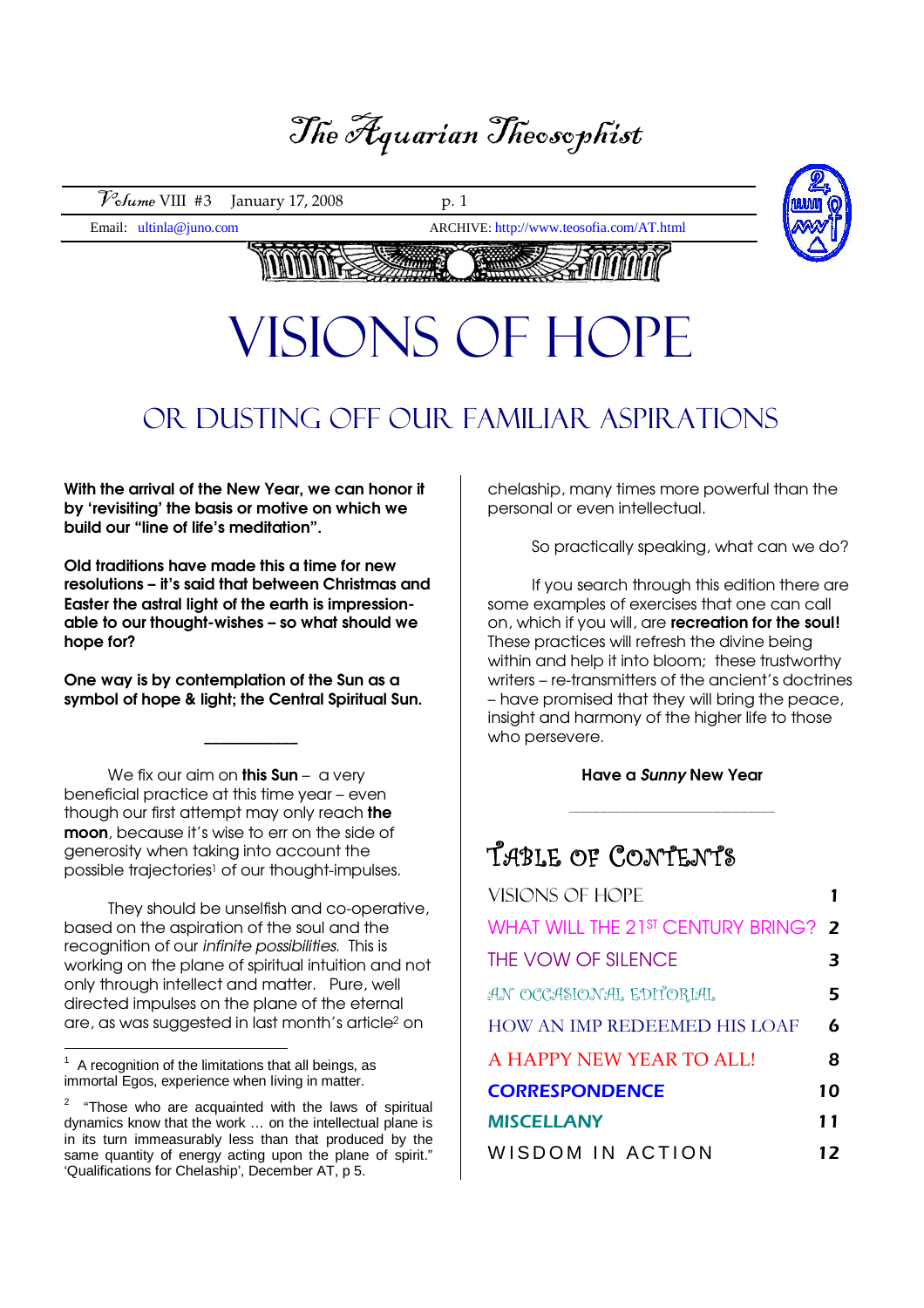## WHAT WILL THE 21st CENTURY BRING?

#### W.Q.Judge writes in The Closing Cycle that a "dark shadow… follows all innovations" unless a time for ASSIMILATION is given after each special effort to raise the manas and Buddhi of the race.

The karma of early half of the 20<sup>th</sup> century appeared to follow that pattern with many nations settling terrible accounts between themselves, as predicted in the Secret Doctrine. But, importantly, H.P.Blavatsky then goes on to say that the twenty-first century will be a paradise by comparison:

Consider all this, and then tell me whether I am too sanguine when I say **that if** the Theosophical Society survives and lives true to its mission, to its original impulses through the next hundred years – tell me, I say, if I go too far in asserting that earth will be a heaven in the twenty-first century in comparison with what it is now! (Key, Conclusion)

… on the proviso that a group of united, determined and charitable students keep the original impulse alive:

then the Society will live on into and through the twentieth century. It will gradually leaven and permeate the great mass of thinking and intelligent people with its large-minded and noble ideas of Religion, Duty, and Philanthropy.

Slowly but surely it will burst asunder the iron fetters of creeds and dogmas, of social and caste prejudices1; it will break down racial and national antipathies and barriers, and will open the way to the practical realisation of the Brotherhood of all men.

 $\overline{a}$ 

Through its teaching, through the philosophy which it has rendered accessible and intelligible to the modern mind, the West will learn to understand and appreciate the East at its true value.

Further, the development of the psychic powers and faculties, the premonitory symptoms of which are already visible in America, will proceed healthily and normally2.

Mankind will be saved from the terrible dangers, both mental and bodily, which are inevitable when that unfolding takes place, as it threatens to do, in a hot-bed of selfishness and all evil passions.

Man's mental and psychic growth will proceed in harmony with his moral improvement, while his material surroundings will reflect the peace and fraternal good-will which will reign in his mind, instead of the discord and strife which is everywhere apparent around us to-day.

#### The feeling

So it appears that more than knowledge is needed: maybe it's something of a vision of how things can be and will be if we persevere, a stronger underlying message of **hope**, and belief in the possibilities of ourselves and all humanity.

To what extent we should cultivate this vision of a benevolent society and universe, as Plato did in his Republic, which inspired generations and generations, is for each one to work out.

And how attached to this vision should we become – is it sustainable in the darkest of hours which are before dawn, such as we see around us? Such a vision mustn't become a searching for results from it… it's never a dependence of 'how things may work out' that should determine a happy and optimistic frame of mind.

The Dalai Lama is a living proof of that, having experienced great hardship, he is known for his almost childlike simplicity, humour and happiness. As the Voice says:

"The pupil must regain the child state he has lost 'ere the first sound can fall upon his ear."

The evidence of perfectibility of the great teachers of man – even if only for some now – is proof of its possibility for all who seek to unite and work for others.

<sup>&</sup>lt;sup>1</sup> In India a movement in the film business is reported to be exposing the injustices of the caste system, of racial or other discrimination and intolerance, in short carrying out the precepts of Brotherhood. The programme is available on 'Listen again' on BBC Radio 4, on 1st January 08 at 11:30 am. http://www.bbc.co.uk/radio4/filmsforanewindia/pip/s1j5u/

 2 We hope and trust this is the case! See p 10.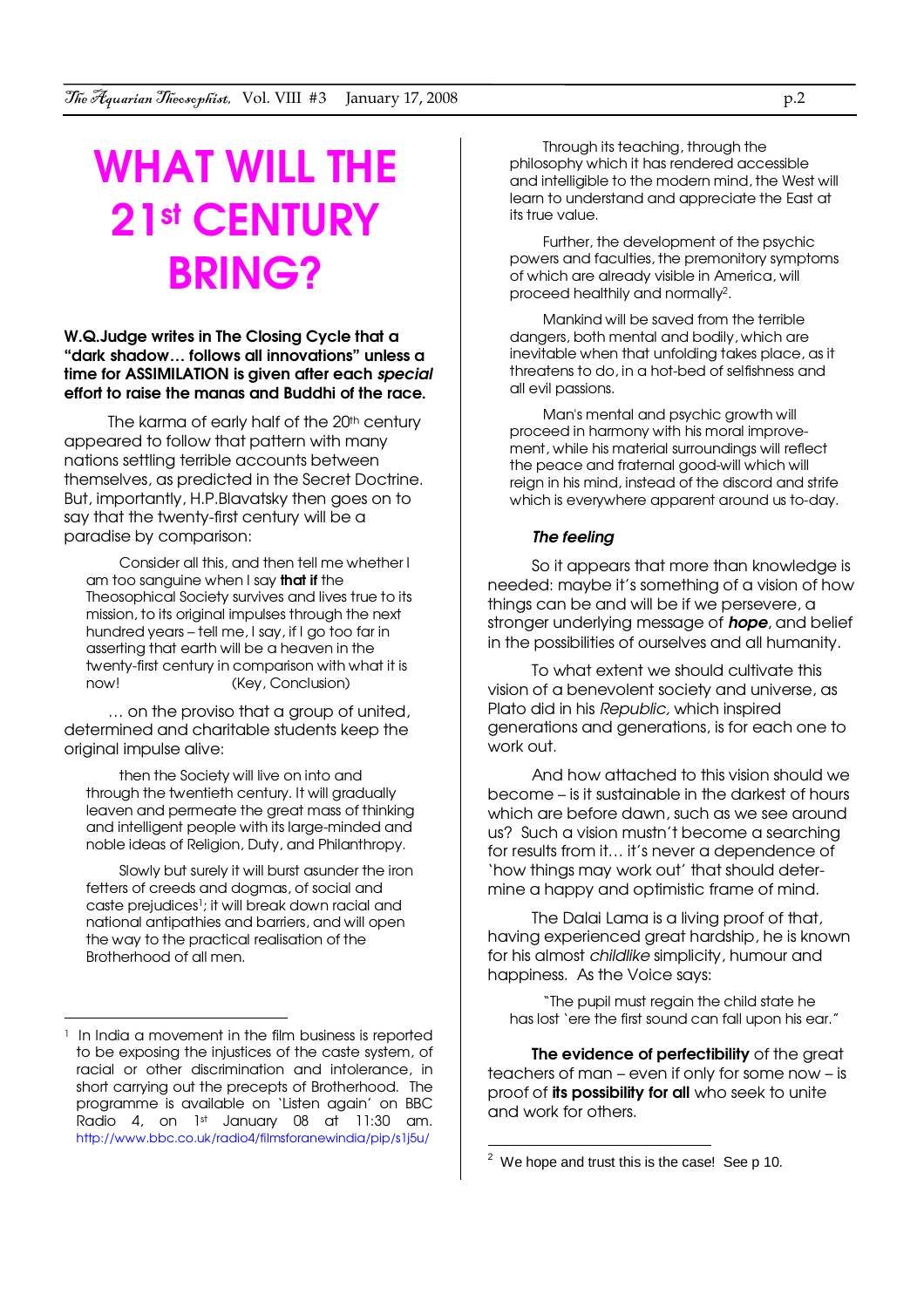# THE VOW OF **SILENCE**

By B.P. Wadia From 'Living The Life', pages 13-16

#### [This article expands on WQJ's Occult Philosophy notes on p 12 and is a valuable commentary on the exercise and preparation for meditation, a 'pearl of great price'.]

ONE, if not the greatest, of evils by which modern society is corrupted, is that of gossip. Injurious speech, or small talk ensouled by the spirit of competition, not only ruins other people's character, but also corrupts our own. This is not recognized. Small talk has become and is studied as an art, and the infamy of gossip has emerged as an institution of social amusement. Its infamous nature is forgotten, its dire effects fail to impart their lesson, and it has assumed for modern men and women the place of a necessity of life. Social avocations in cultured drawing rooms as also in abusive slums pursue the path of small talk and mean gossip.

The first requirement of the spiritual life is to learn the value of silence. The conservation of spiritual energy demands that the frittering away of soul-forces be stopped. There are few avenues through which man's divinity goes to waste as through sound and speech. The dirt and dregs of our kamic nature often find their outlet in useless or injurious speech.

There is a close connection and more than mere metaphorical analogy in the statement that refers to what is put in the mouth as food and what comes out of it as words. Through the process of eating, the assimilation of food and elimination of waste product take place. The health of the body improves or suffers with every morsel we take in. One of the main ways of determining the condition of the body is to examine the disposition of the process and

product of elimination. Our psychic nature has its own ways of assimilation and elimination, of sustaining itself in good or ill health. One of the modes of elimination relates to the power of speech.

In spiritual growth, learning and listening go together. They precede teaching and speaking. In ancient India, the moment the seeker of the peace of wisdom resolved to follow in the footsteps of the guru, the pupil gained the name of Shravaka, a listener. The ancient Greeks named him Akoustikos. He was not even permitted to ask questions; bija-sutras, seedthoughts, were given him to ponder over and understand to the best of his ability. These thoughts were intended as purificatory food that, if adequately assimilated, would cleanse his kamic nature; not only remove the accumulated poisons of the past but reveal to the pupil the correct alchemical process of transforming within his own constitution passion into compassion, lust into love, and antipathy into sympathy. Once started on this highway, he was ready to become an exerciser, a positive doer, Shramana, the Asketos of the Greeks.

Our modern Theosophical student has not fully recognized the occult significance of silence. A vow of silence does not mean to become mute and not to speak at all. It consists in:

(1) self-imposition of periodic silence;

(2) not indulging at any time in injurious and untruthful speech;

(3) not giving way to useless speech;

(4) not asking questions on philosophy or practice till what has already been taught or is before us is fully scanned and thoroughly looked into from the point of view of our particular questions;

(5) not indulging in ahankaric<sup>1</sup> speech, i.e., not making statements about the Divine Self or Ego in terms of our kamic or lower nature;

 $\overline{a}$ 

<sup>1</sup> From Ahankara, the "I" or feeling of one's personality, the "I-am-ness."

The Voice of the Silence, p 62, gives Ahankara as that which forfeits **the three prizes,** Dana, Shila and Kshanti, or love, harmony and patience. What a loss! Ed.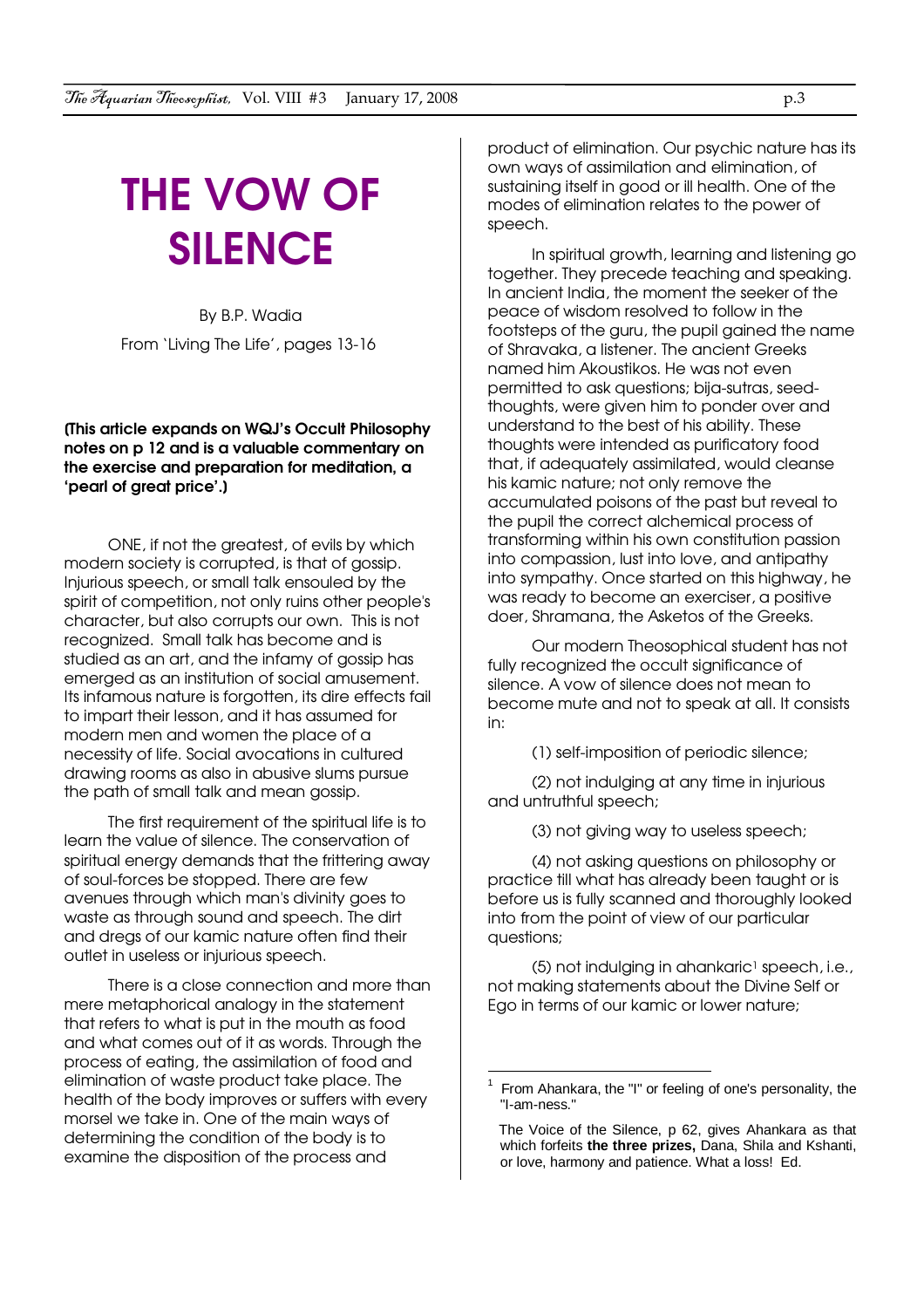(6) not indulging in injurious speech regarding our lower nature, our own faults and weaknesses, lest by speaking of them we lend them the strength that ensues from the power of speech;

(7) not to speak even (of) that that is true unless at proper times, to proper people, and under proper circumstances.

While this sevenfold exercise is practiced, secrecy has to be observed about it. To refer to or speak about the exercise we have undertaken and are practicing is to vitiate it altogether and make it worse than useless. Such an indulgence gives birth to conceit and enhances it where it already exists. We need secrecy and silence. Contemplation on their kinship should precede the sevenfold exercise.

There is a general desire "to sit for meditation and to practice yoga," but this first rule, this primary regulation, is found irksome and its desirability questioned. No doubt, it is difficult, well nigh impossible, for the moderns to attain this control over speech; but if not fully and wholly at least partly and partially it can be and should be practiced.

Deliberate speech will be the first result. It will not be rooted in Kama-passion, but in Buddhi-compassion.

There are two types of criticism:

- ° one is faultfinding;
- the other is perception of virtue in meritorious expressions as also the perception of virtue behind vice, demerit, and weakness.

The deceit of the dice is Sri Krishna, and the power to perceive that comes from the second type of criticism. The first is criticism by words of Kama (meaning here 'low' desire); the second is by words of understanding. The first is on the plane of words; the second on the plane of ideas. The first is of head learning; the second of soul-wisdom. The first praises or condemns the lower nature; the second imports into it the strength of the higher, causing readjustment. The first has behind it the superior spirit of teaching; the second the sublime spirit of learning and propagating that which is learnt.

How different would be the world if even in some measure the power of this practice went into the doings of our civilization!

Reviewers and critics would then not look for points to condemn, but for beauty, goodness, and worth in the books they review. In all affairs of thought, feeling, and action our tendency is to look for OUR thoughts repeated, OUR feelings reproduced, and OUR actions imitated.

We regard ourselves as the model for all examination. We are the pattern whereby right and wrong is to be determined. Such an attitude is not blatantly expressed, but veils itself in a subtle form of humility, which is mock modesty.

#### There are a hundred who plunge into the waters of the ocean for pleasure or profit to only one who dives for the pearl of great price.

The latter does his work in the secrecy of silence. His art in the ocean is of a different kind from that of the ordinary swimmer.

Those who are in search of the pearl of wisdom must acquire the strength of muscle, the control of breath, and the finesse of stroke necessary against the stormy billows of this ocean of Samsara.

These lie securely hidden in the Power of Silence. They must invoke that power, not by a pledge to some other being, but by a vow silently sung and silently registered in the sanctuary of the Heart. Thus, the path begins in silence and secrecy and ends in the hearing and the chanting of the Soundless Sound.<sup>1</sup>

 $\overline{a}$ 

Nada (Sanskrit) is the Voice in the Spiritual Sound, or the voice of our Higher Self.

Dharana is perfect concentration, or sustained attention, an essential prerequisite for right meditation. At the start of Book 3 Patanjali outlines two important stages leading to meditation (Samadhi): Attention & Contemplation, or Dharana & Dhyana.

<sup>&</sup>lt;sup>1</sup> "He who would hear the voice of Nada, the "Soundless Sound" and comprehend it, he has to learn the nature of Dharana." The Voice of the Silence p 1.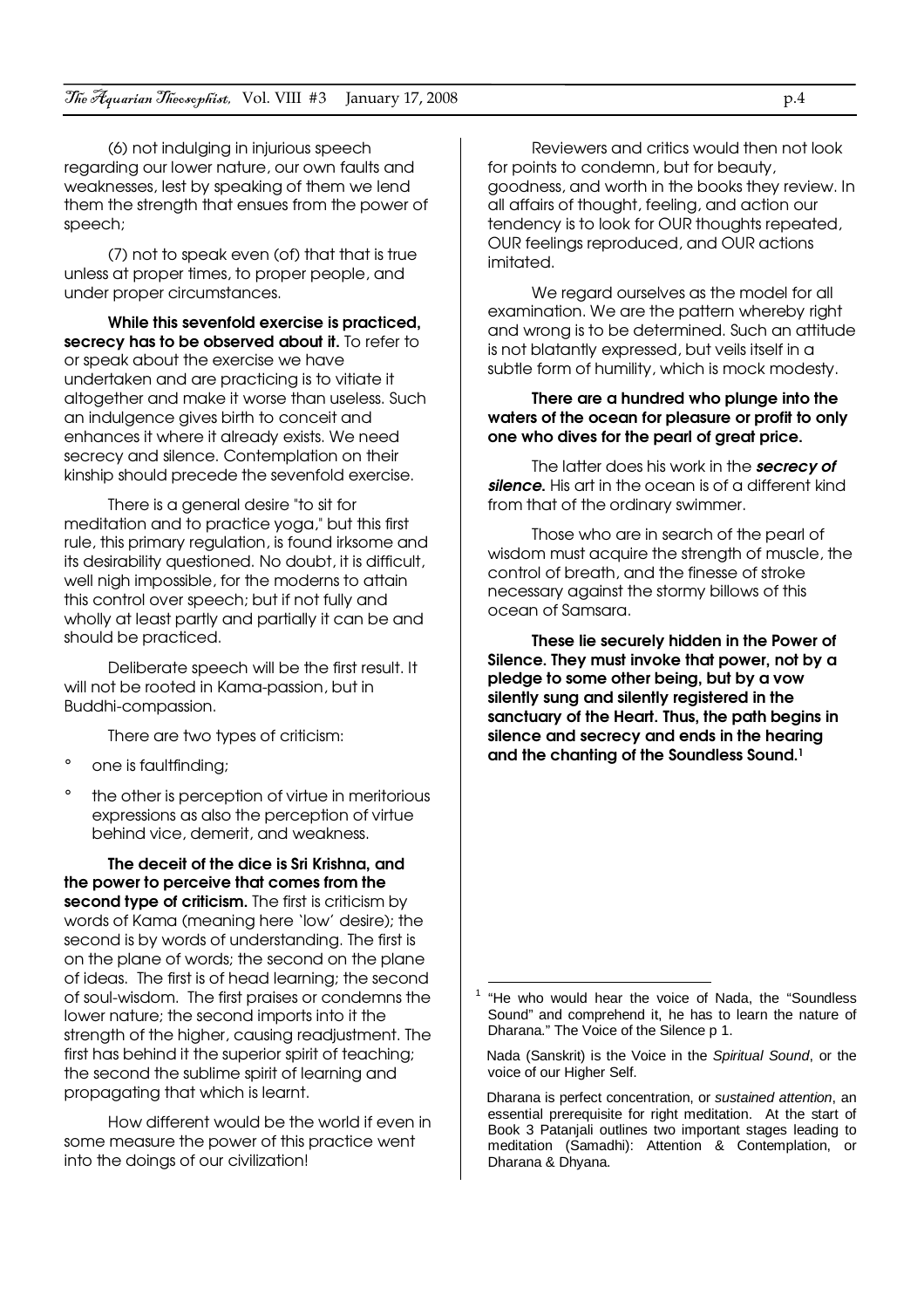# An occasional Editorial

IN starting off this year's edition we are struck by the necessity for maintaining the formation of a united, committed group of people who are dedicated to the amelioration of the suffering of others.

It's over 100 years ago that two of the key founders of the modern Theosophical Movement left the scene; since then there's been unprecedented change and progress in many parts of the world… some of it a spiritual readjustment after millennia of dogmatic churchanity, and especially the West and parts of Asia, great material progress.

Now, as before there is a loud call for some balancing spiritual re-development, especially in the richer countries, without which they can offer no hand of effective friendship to those whose peoples suffer so, nor more importantly, can worthwhile examples be set.

In the West we can even less make the excuse (always lame anyway) that our time and efforts are all spent in supporting ourselves – we now have the time and wealth $\frac{1}{1}$  to help.

#### What we are lacking is knowledge and motive.

On page 10, the effect of collective positive thinking, of visions for humanity is rather (if too?) engagingly written up in contemporary terms. We follow it with the qualification that it's only through the devoted study of the ethics of the **Wisdom Religion** that we can safely access this knowledge… to purify the motive so as to

harness that great power of creative thought common to all humanity.

Teachers have said long ago, all that's required is just a little learning and a genuine feeling for our fellow man: strong enough to overcome personal prejudices; to put our physical comforts into second place; and to commit us to work in **UNITY** with our fellows.

It is by collective study<sup>2</sup> among students, by shared ideals and high thoughts, by mutual support (even if only in word, it may be plenty) that theosophy can make its beneficent presence felt throughout the world. Theosophy rightly practiced is a friend to all peoples.

If you are minded, try out these exercises to brighten and purify the mind: with some gentle asceticism of silence, by uniting with some other students in some joint study or other… and after some short months or years you may surprise yourself by finding your purest, sweetest resolutions for better things coming to pass, in actuality, before your eyes.

This is the age-old promise of the even partially-unveiled wisdom teachings throughout the world.

> With best wishes to our readers for 2008, The Editors

Having knowledge may not be really knowing

"… those who have not overcome themselves, who are devoid of discrimination, see it not even though they strive thereafter."

Bhagavad Gita, Chapter 15

<sup>1</sup> Tolstoy suggests as much on p 4, that **"as long as he (man) has no more bread than he needs for his food, and then it is that he does not grudge to another his last morsel of bread."**

We may benefit from this idea today, in more ways than one perhaps. One thinks of the rising wheat prices due to its use as *fuel*; the increasing greed of those many over-developed people (and nations!) who have too much materially; and the personal or national desires it engenders. Phew… when will the **human heart** change?

 $\frac{1}{2}$ i.e. the study of "the Three Fundamental propositions"...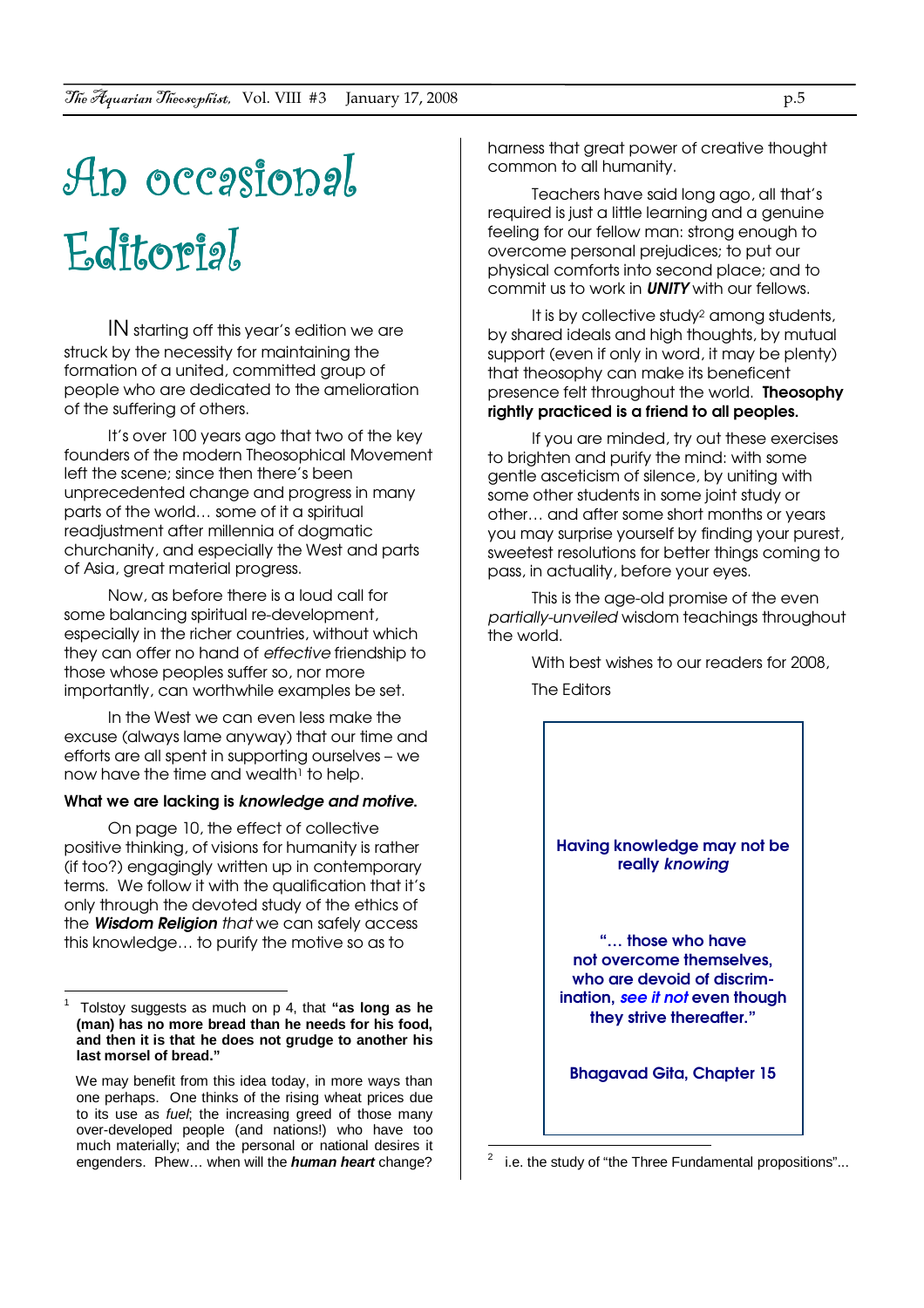### HOW A DEVIL'S IMP REDEEMED HIS LOAF

#### OR THE FIRST DISTILLER

selections from Count L. N. Tolstoy's tales, translated by H.P.Blavatsky.

[reprinted from Lucifer, Vol. V, No. 27, November, 1889. pp. 195-98]

#### A poor peasant went out early to plough; and as he was leaving home without breaking his fast, he carried along with him a loaf of bread.

Once in the field he turned over his plough, adjusted the ploughtail, put the ropes under a bush, and over them his loaf of black bread, and covered the whole with his caftan. At last, the horse got tired and the moojik felt hungry. Then he stopped his plough in the furrow, unhitched his horse, and leaving it to graze, moved toward his caftan for his meal.

But when he had lifted it up-lo, no loaf was to be seen. Our *mooilk* searched for it here, and he searched for it there he shook his garment and turned it hither and thither—no loaf! He felt surprised. Marvellous doings! No one around, and yet the loaf is carried away by someone. That someone, in truth, was an Imp, who, while the peasant was ploughing, had stolen his loaf and was now hiding behind a bush, preparing to note down the man's profanity, when he would begin to swear and take the devil's name. The peasant felt a little sore. "But, after all," said he, "this won't starve me; and he who carried away my bread, perchance needed it. Let him eat it then, and good luck to him."

So, going to the well he drank some water, rested a bit, then catching his horse, he hitched it again to the plough and returned quietly to his work. The Imp felt considerably troubled at such a failure in tempting man to sin and forthwith proceeding home to hell, he narrated to his Elder—the Chief Devil—how he had robbed the

moojik of his loaf, who instead of cursing, had only said "to his good luck!" Satan felt very angry at this. "If," he argued, "the moojik had the best of thee, in this business, then it must be thine own fault; thou didst not know how to bring the thing about<sup>1</sup>. It would be a bad job for us," he added, "if the peasants, and after them their women, were to take such tricks: no life would become possible for us after this, and such an event cannot be left disregarded. "Go," continued Satan, "and make up for the failure of the loaf. And if at the end of three years thou shalt not have the best of that man, I will bathe thee in holy water."

The Imp got terribly frightened at this threat, and running up to earth again, he set himself to thinking how to atone for his guilt. Thus he thought, thought still, and thought more, and went on thinking until he had found what he had to do. Assuming the appearance of a good fellow, he offered himself as a labourer to the poor peasant; and as it happened to be a drought, he advised him to sow his seed in a swamp. Hence, while the fields of all the other peasants were parched, and their harvests burnt by the sun, the crop of the poor peasant grew high and thick, full and grainy. His household had bread to their heart's content up to the next harvest, and the surplus proved considerable. The following year, the summer being wet, the imp taught the peasant to sow his seed on the mountains. While his neighbours' corn was blasted, fell down and got rotten, the peasant's field on the hills brought forth the richest harvest. The moojik stored still more of the corn; and did not know<sup>2</sup> what to do with it.

Then his labouring man taught him to press the corn and distill it into spirit. Having distilled plenty of it, the moojik took to drinking and making others drink thereof. One day the Imp returned to the Elder boasting that he had redeemed his loaf. The Chief went up to see for himself.

Then came the Elder to the *moojik*, and found that having invited the richest and

 $\overline{\phantom{a}}$ 

<sup>1</sup> The Imp perhaps here represents the lower mind concerned with its self-preservation, and the Devil the powerful thoughts of men in the Astral Light?

<sup>2</sup> Patanjali notes: "When abstinence of theft, in mind and act, is complete in the Yogee, he has the power to obtain all material wealth." Yoga Aphorisms, Book 2. The story relates the effects of ignorance all too clearly!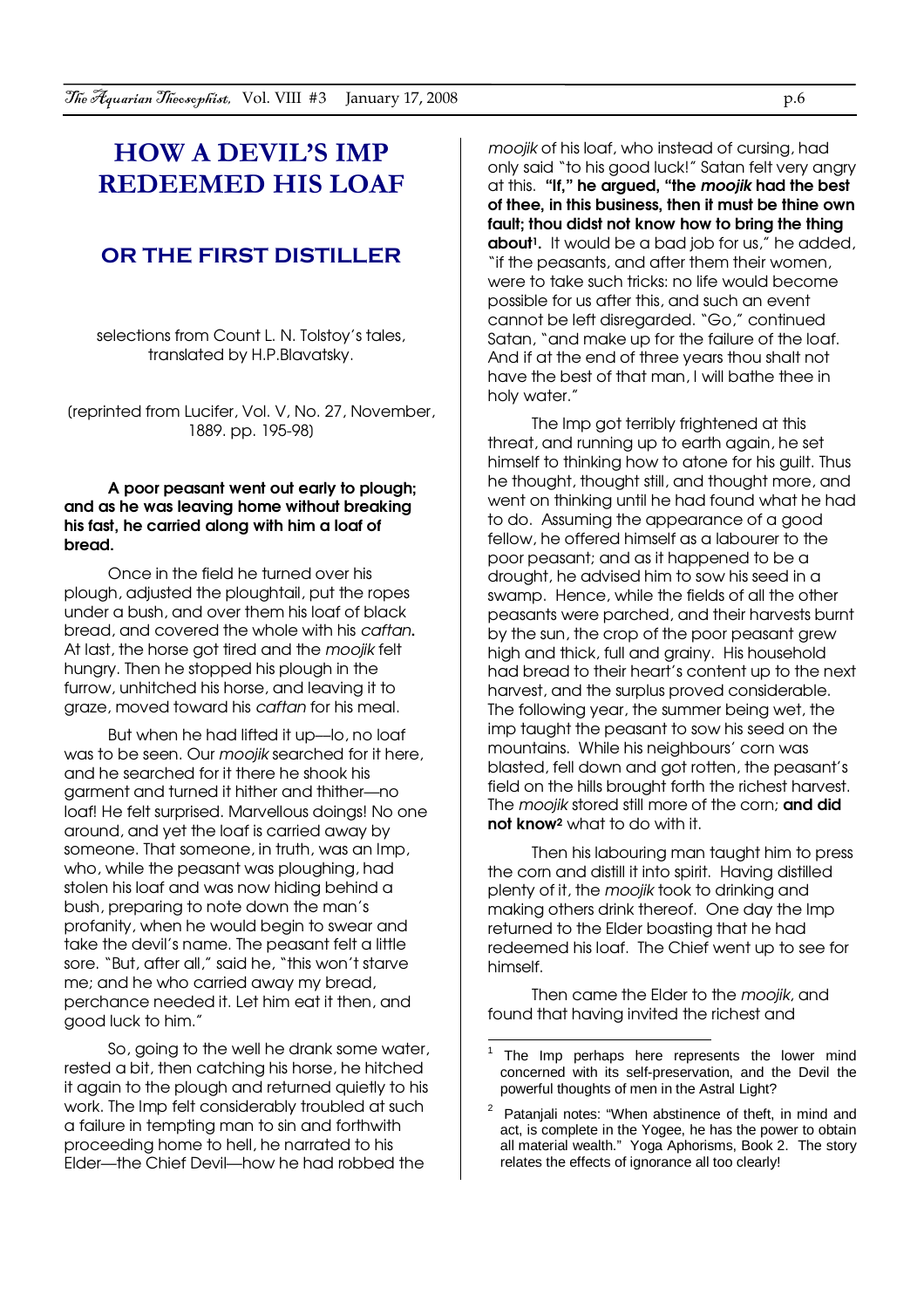wealthiest of his neighbours, he was entertaining them with whiskey. There was the mistress carrying the glasses to her guests. Hardly had she begun her round when stumbling over the table, she upset the drink. Out at her flew the moojik abusing his wife to his fill.

"Behold," he cried, "the devil's fool. Takest thou good drink for slops? Thou, heavy-handed stupid, to spill on the earth such treasure!"

Here the Imp poked the Elder in the ribs, "Observe," said he, "and see, if he won't grudge a loaf now."

Having abused his wife, the moojik began offering the drink himself. Just then a poor labourer returning from work happened to drop in, unasked, and wishing a merry day to all, he took a seat. Seeing the company drinking, he too, craved to have a drop after his hard day's work. There he sat, smacking his lips time after time, but the host would offer him nought, only keeping on grumbling: "Who can afford to furnish with whiskey all of you!"

This pleased the chief Devil immensely; as to the Imp, he boasted more than ever: "You wait and see what will come next!" he whispered.

Thus drank the rich peasants, thus drank the host, pandering to each other, and flattering each other, with sweet words, making honeyed and false speeches. Listened the Elder to these, and praised the Imp for this, also. "Without all peradventure," said he, "this drink making them turn into such foxes, they will take to cheating each other next; and at this rate they will soon fall, everyone of them, into our hands."

"Wait and see," said the Imp, "what will come next, when each has one glass more. Now they are only like unto cunning foxes; given time, and they will get transformed into ferocious wolves."

The peasants had each one glass more, and forthwith their talk became louder and more brutal. Instead of honeyed speeches, they proceeded to abuse each other, and turning gradually fiercer, they ended by getting into a free fight and damaging each other's noses badly. Then the host took also a turn and got soundly thrashed.

As the Elder looked on, he felt much pleased with this too. " 'Tis good," saith he, "very, very good."

"Wait and see," said the Imp, "something still better is in store, as soon as they will have emptied their third glass. Now they are fighting like hungry wolves, at the third glass they will have become like swine."

The peasants had their third round, and quite lost their reason. Grumbling and hiccupping, shouting at each other, and knowing not what they said, they rushed out, some alone, some in couples, and some in triplets, and scattered in the streets. The host trying to see his guests off, fell with his nose in a mud-puddle, rolled in it and unable to rise, lay there grunting like a hog . . . . This pleased the Elder Devil most of all.

"Well," saith he, "thou hast invented a fine drink, indeed, and redeemed thy loaf! Tell me," he added, "how hast thou managed to compound it? Surely thou must have fermented it first, with the blood of the fox; thence the craft of the drunken peasant, who becomes forthwith a fox himself. Then thou hast distilled it with wolf's blood, which makes him as wicked as a wolf? Finally, thou hast mixed the whole with the blood of the swine; therefore has the peasant become like a hog."

"Not so," quoth the Imp. "I only helped him to get some extra cereals. The wild beast's blood is ever present in man, but it remains latent and finds no issue so long as he has no more bread than he needs for his food, and then it is that he does not grudge to another his last morsel of bread. But no sooner did man get more corn than he needed, than he took to inventing things wherewith to gratify his passions. Then it was that I taught him the enjoyment—of intoxicating drink. And no sooner had he commenced to distill the gift of God into spirit, for his gratification, than his original foxish, wolfish and swinish blood arose in him. Let him now only go on drinking wine and liquor, and he will remain for ever a beast."

For which invention the Elder Devil freely praised his Devil's Imp, forgave him his failure with the stolen loaf, and promoted him in Hell.

\_\_\_\_\_\_\_\_\_\_\_\_\_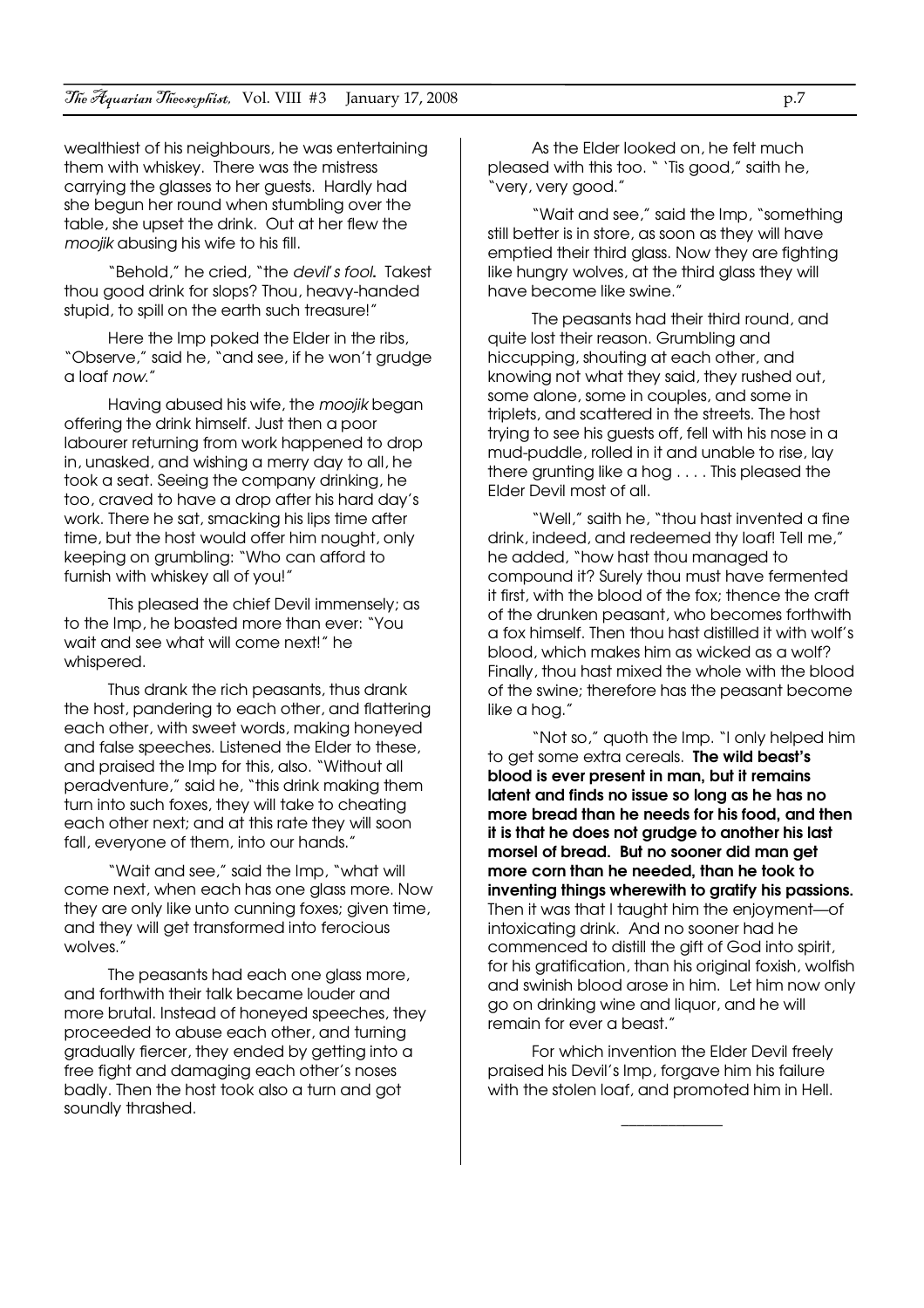[AT Ed.: while outwardly about the curses of drink, real enough at this time of year, this article contains many profound truths expressed in a simple and humorous prose. Not for nothing was Tolstoy so highly regarded.

The following notes from the 'Collected Works of H.P.Blavatsky' (Philippines CD) accompanied this article, and are reproduced here, with thanks.]

[CW Ed.: It has been thought advisable to include in the present Series this translation by H.P.B. of one of the well-known tales of Count Lev Nikolayevich Tolstoy, for reasons given in her own introductory note. However, contrary to her statement, no other stories have been found in the succeeding issues of Lucifer.]

Since the West has shown such due appreciation of the writings of the greatest novelist and mystic of Russia of today, his best works have all been translated.

The Russian, however, recognizes in none of these translations that popular national spirit which pervades the original tales and stories. Pregnant as these are with popular mysticism and the spirit of theosophical altruism, some of them are charming but most difficult to render into a foreign language. Yet, one may try. One thing is certain: no foreign translator, however able, unless born and bred in Russia and acquainted with Russian peasant life, will be able to do them justice, or even to convey to the reader their full meaning, owing to their absolutely national idiomatic language.

If the genius of the Russian literary language is so sui generis as to be most difficult to render in translation, the Russian of the lower classes—the speech of small tradesmen, peasants and labourers, is ten times more so. Difficult as it may seem to a foreigner, yet a born Russian may attempt it, perhaps, with a little more success. At all events, as said, one may try.

Selecting therefore, from such popular tracts,—allegories and moral stories in the form of popular tales—we have translated some for the readers of Lucifer. The Christmas Numbers, December, January and February, will contain charming little stories, well worthy of a new translation.

Two of them, Wherein is Love, Therein is God; God is in Right, and not in Might, and some others are stamped with the spirit of truly religious mysticism. Each deserves to be read by the admirers of this great Russian author. For this number, however, we have selected one of a less mystical but more satirical spirit; a cap calculated to fit the head of any drinking Christian nation ad libitum, and we only hope its title, translated verbatim et literatim, will not shock still more the susceptibilities of the opponents of the title of this magazine. Russia is afflicted with the demon of drink, as much as, though not more than, England or any other country; yet it is not so much the Karma of the nation, as that of their respective governments, whose Karmic burden is growing heavier and more terrible with every year. This curse and universal incubus, drink, is the direct and legitimate progeny of the Rulers; it is begotten by their greed for money, and FORCED by them on the unfortunate masses. Why, in Karma's name, should the latter be made to suffer here, and hereafter?

(If we can locate e-versions of "Wherein is Love, Therein is God" or "God is in Right, and not in Might", we will follow up this article with them in the February and March editions. Ed.]

\_\_\_\_\_\_\_\_\_\_\_\_\_\_\_\_\_\_\_\_\_\_\_\_\_\_\_\_\_\_\_\_\_\_\_\_\_\_\_\_\_\_\_\_\_\_

## A HAPPY NEW YEAR TO ALL!

A HAPPY NEW YEAR TO ALL! This seems easy enough to say, and everyone expects some such greeting. Yet, whether the wish, though it may proceed from a sincere heart, is likely to be realized even in the case of the few – is more difficult to decide.

According to our theosophical tenets, every man or woman is endowed, more or less, with a magnetic potentiality, which when helped by a sincere, and especially by an intense and indomitable will--is the most effective of magic levers placed by Nature in human hands--for woe as for weal.

Let us then, Theosophists, use that will to send a sincere greeting and a wish of good luck for the New Year to every living creature under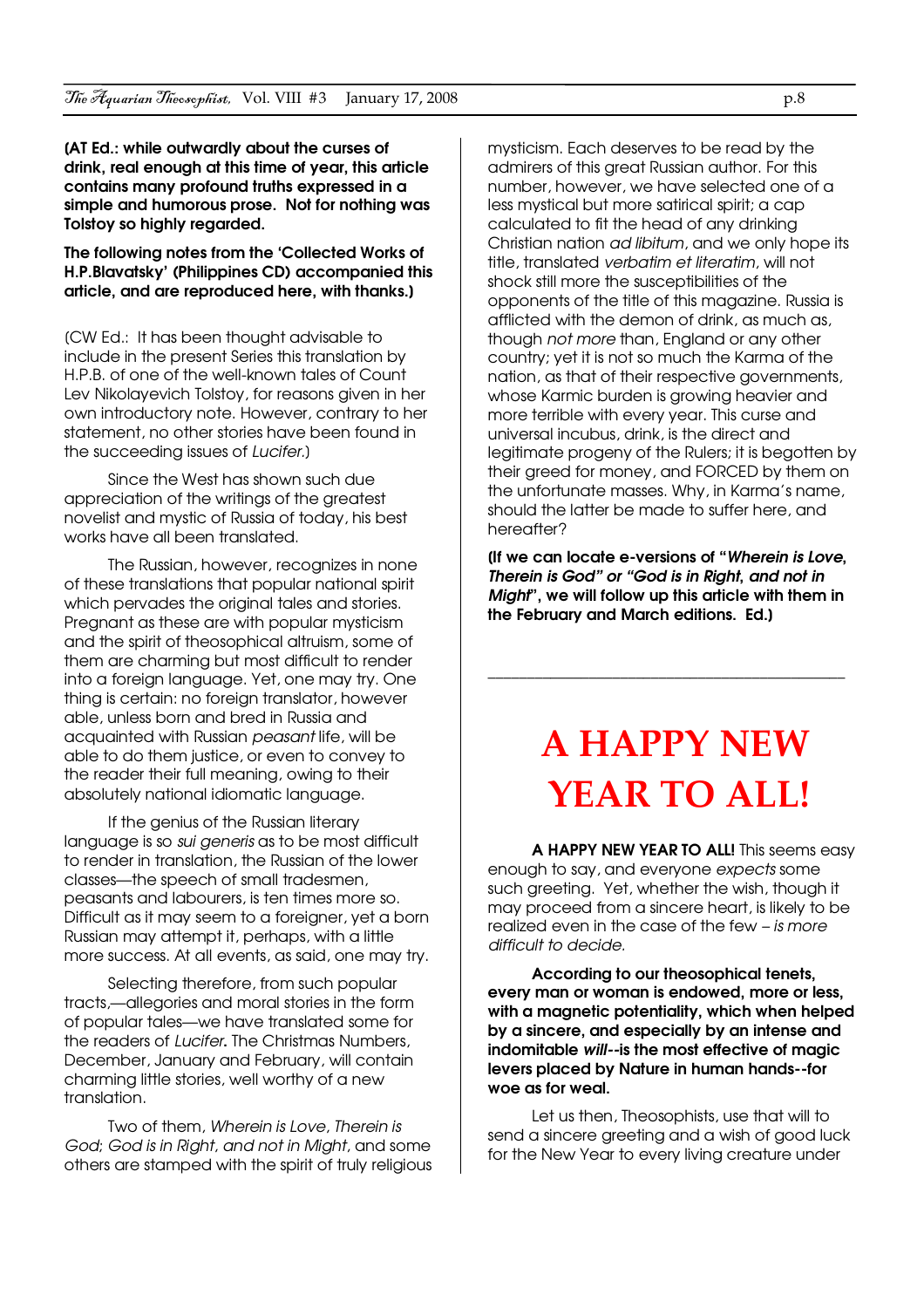the sun--enemies and relentless traducers included. Let us try and feel especially kindly and forgiving to our foes and persecutors, honest or dishonest . . .

#### the number eight

...the number 8 (...) postulates the equality of all men. Out of eternal unity and the mysterious number seven, out of Heaven and the seven planets and the sphere of the fixed stars, in the philosophy of arithmetic, was born the oadoad.

It was the first cube of the even numbers, and hence held sacred. In Eastern philosophy number eight symbolises equality of units, order and symmetry in heaven, transformed into inequality and confusion on earth, by selfishness, the great rebel against Nature's decrees. "The figure 8 indicates the perpetual and regular motion of the Universe," says Ragon. But if perfect as a cosmic number it is likewise the symbol of the lower Self, the animal nature of man. (HPB)

http://www.blavatsky.net/blavatsky/arts/OnTheNewYearsMorrow.htm

#### the courageous and resolute

... instead of wishing our readers a happy or prosperous New Year, we feel more in the vein to pray them to make it one worthy of its brilliant herald. This can be effected by those who are courageous and resolute.

#### Thoreau pointed out that there are artists in life, persons who can change the colour of a day and make it beautiful to those with whom they come in contact.

We claim that there are adepts, masters in life who make it divine, as in all other arts. Is it not the greatest art of all, this which affects the very atmosphere in which we live? That it is the most important is seen at once, when we remember that every person who draws the breath of life affects the mental and moral atmosphere of the world, and helps to colour the day for those about him. Those who do not help to elevate the thoughts and lives of others must of necessity either paralyse them by indifference, or actively drag them down.

Neither happiness nor prosperity are always the best of bedfellows for such undeveloped mortals as most of us are; they seldom bring with them peace, which is the only permanent joy.

#### the American Transcendentalists

discovered that life could be made a sublime thing without any assistance from circumstances or outside sources of pleasure and prosperity.

Of course this had been discovered many times before, and Emerson only took up again the cry raised by Epictetus. But every man has to discover this fact freshly for himself, and when once he realised it he knows that he would be a wretch if he did not endeavour to make the possibility a reality in his own life.

The stoic became sublime because he recognised his own absolute responsibility and did not try to evade it; the Transcendentalist was even more, because he had faith in the unknown and untried possibilities which lay within himself. The occultist fully recognises the responsibility and claims his title by having both tried and acquired knowledge of his own possibilities.

#### fact, not religious sentiment

Why then should not [2008?] be a year of greater spiritual development than any we have lived through? It depends on ourselves to make it so. This is an actual fact, not a religious sentiment.

#### In a garden of sunflowers every flower turns towards the light. Why not so with us?

And let no one imagine that it is a mere fancy, the attaching of importance to the birth of the year. The earth passes through its definite phases and man with it; and as a day can be coloured so can a year.

The astral life of the earth is young and strong between Christmas and Easter. Those who form their wishes now will have added strength to fulfil them consistently.

-H. P. BLAVATSKY Lucifer, January, 1888

http://www.blavatsky.net/blavatsky/arts/1888.htm

#### the motive

#### ...it is the motive, and the motive alone,

which makes any exercise of power become black, malignant, or white, beneficent Magic. It is impossible to employ spiritual forces if there is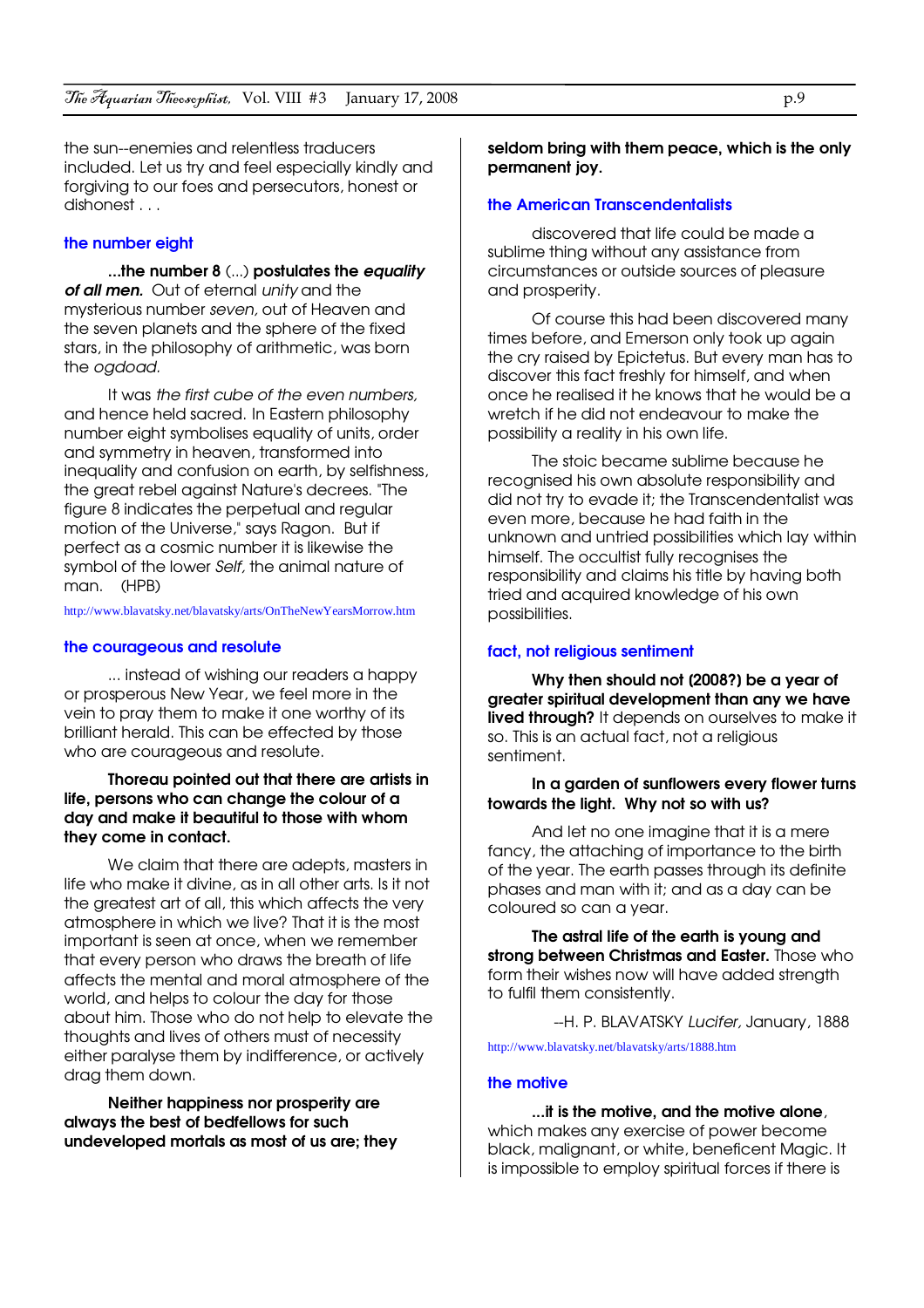the slightest tinge of selfishness remaining in the operator. For, unless the intention is entirely unalloyed, the spiritual will transform itself into the psychic, act on the astral plane, and dire results may be produced by it.

The powers and forces of animal nature can equally be used by the selfish and revengeful, as by the unselfish and the allforgiving; the powers and forces of spirit lend themselves only to the perfectly pure in heart - and this is DIVINE MAGIC. (HPB)

http://www.blavatsky.net/newsletters/practical\_occultism.htm

Our thanks to Odin T for these very relevant selections. Ed.

### **CORRESPONDENCE**

#### Living The Field E-news 95, December 21, 2007

#### THOUGHTS RINGING 'ROUND THE WORLD AT **CHRISTMAS**

With this Christmas e-news, I'd like to share one simple thought with you.

It has been an extraordinary year for The Intention Experiment. We started out with a tiny leaf and demonstrated that we could alter a basic physiological process - just by sending one simple thought.

With just one thought, we made a tiny leaf glow - and glow.

We discovered we could use our thoughts to make plants grow.

No matter where it was sent in the world, no matter how few or how many, just one thought was able to make seeds sprout and flourish.

When combined with hundreds of thousands of others, your solitary voice, seemingly one barely audible note, transmuted into a thunderous symphony. We found we could even quantify the power of love. When participants from 80 countries around the world

got together, one moment's worth of love could transform water.

So think about it. If we can change leaves and seeds and water with a 10-minute intention, imagine what one thought can do to change the world.

We'll be finding out next year, with our new experiments. We're at work on a number of Intention Experiments to test whether we can expand our supply of biofuels, lower global warming, boost grade point averages in poor districts of America and lower violence in the world.

During this holiday season, please take a moment from all your year-end activities to send a positive thought to change the vast catalogue of suffering on this planet.

In 2008, let's find out together whether one good thought is all it takes to change the world.

Warmest wishes to you and yours from all of us at Living the Field for a happy, healthy, blessed holiday and abundant New Year.

Lynne McTaggart

[With all respect to the accomplishments that Lynne McTaggart and her team have made in the face of the prejudiced materialism and denial of man's toowell known psychic powers (in some quarters, at least) we are warned plainly enough that it is only the dark side of man's character that wants to free these powers without the corresponding elevation of his inner nature.

Otherwise, we ask fairly enough, what precautions are being taken to prevent their abuse? In fact, looking beneath the surface of society's turbulent waters, isn't it the case that many of the more gifted, the more sensitive and more aware are now as we speak taking full advantage over their lessor endowed brothers?

One of the themes throughout the whole of the 'Harry Potter' series of books, is that the Muggles (the ordinary folk of J.K.Rowling's mammoth drama) are consistently the ones on the receiving end of the bias and exploitation by the selfish, more powerful ones.

It is only a small group of those who believe in the Universality of man's brotherhood, those adepts of the right hand path, there represented by Dumbledore the Sage, that curb the activities of their less forgiving brothers! Ed]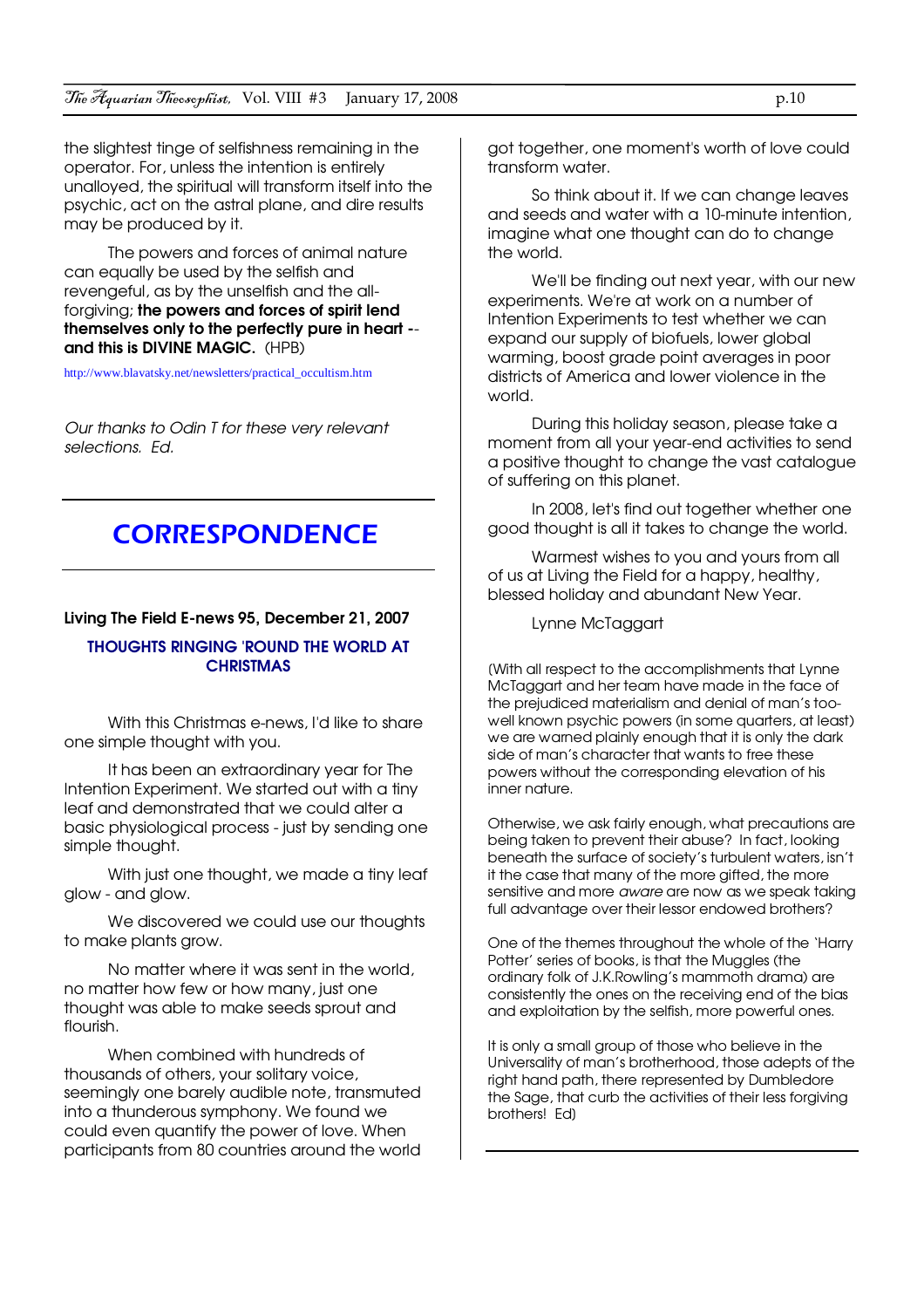#### A word on defending our teachers

those who denigrate HPB may be good enough in themselves in the conventional sense, but too weak to attempt the goal offered them – thus to reduce her in their eyes obviates the need for their having to make a change to rise to the opportunity presented.

a curse or insult thrown – but not caught, and calmly side-stepped – is not one that sticks to the intended recipient. it's a well know law of occultism that such failures rebound on the thrower!

this may present us with another aspect on how we can best defend the name of our teachers.

thanks for these inspired ideas, Ed.

#### An invitation to Athens – May 2008

Dear Friends,

We are pleased to announce you that theosophical annual meetings will be held for three consecutive days in Athens – Greece, in Mav.

The intention of the gatherings is on the one hand to study original Theosophy as given by H.P. Blavatsky and her Masters and on the other to give a chance to old and new Theosophists as well as researchers to meet on a European territory.

We wish this initiative will give the opportunity to as many Theosophists as possible to share time and thoughts together. The studygroup will be conducted in English.

The key point in these meetings will be a thorough study of a single subject each time, i.e. karma and reincarnation, cycles, after death states, occult history of mankind, theosophy and science, etc. Active participation through questions and answers will be encouraged throughout the three days meeting.

We believe that Athens is a suitable place especially in spring time as participants can take advantage of the nice weather to visit various places of interest both in the mainland and the islands.

#### For further information please visit: http://www.blavatsky.gr/index.php?id=91&L=1

"Blavatsky Studies" Study-group focuses on H.P. Blavatsky's writings. Visit also: www.blavatsky.gr and www.ultathens.gr

## **Miscellany**

#### On teaching the apparently unwilling (cont'd)

- Those who were knocking on stray doors here and there "in darkness and ignorance", pursuing a genuine search, who are only being met with a too-worldly secularism and the usual modern tendency in philosophy of 'speculative doubt' – couldn't theosophy "show them the door"?
- Maybe... maybe not!<sup>1</sup> These searchers may find alternative, sustainable ways of living and organising their work, which is a rejection of the selfishness of the large global conglomerate… but do they have the intention of working for the dissemination of Truth (ie to serve IT), rather than just to discover it, which is only half its value?
- This singly, is a most important point; is it one that we should consider more frequently at ULT meetings? Referring to efforts in sustainable living and working, in the long term, these radical-ideal 'isms' often loose their way, perhaps because their ethical roots didn't go deep enough into the eternal, being born out of dissatisfaction with the material status quo, instead of for the love of truth, beauty and harmony?
- There is a need for a greater study of this inner Heart Doctrine with the practice of the essentials, the ethics of non-violence, right living, right thinking… the eight fold path in short.

How else can we relate to our fellow man?

 $\overline{a}$ 

<sup>1</sup> Krishna in the Gita **says that anyone who listens to his words will receive great benefit.** The sole limitation made by him is… that these things must not be taught to those who do not want to listen.

This is just the same direction as that given by Jesus of Nazareth when he said, "cast not your pearls before swine." (Notes on the Bhagavad-Gita, p7)